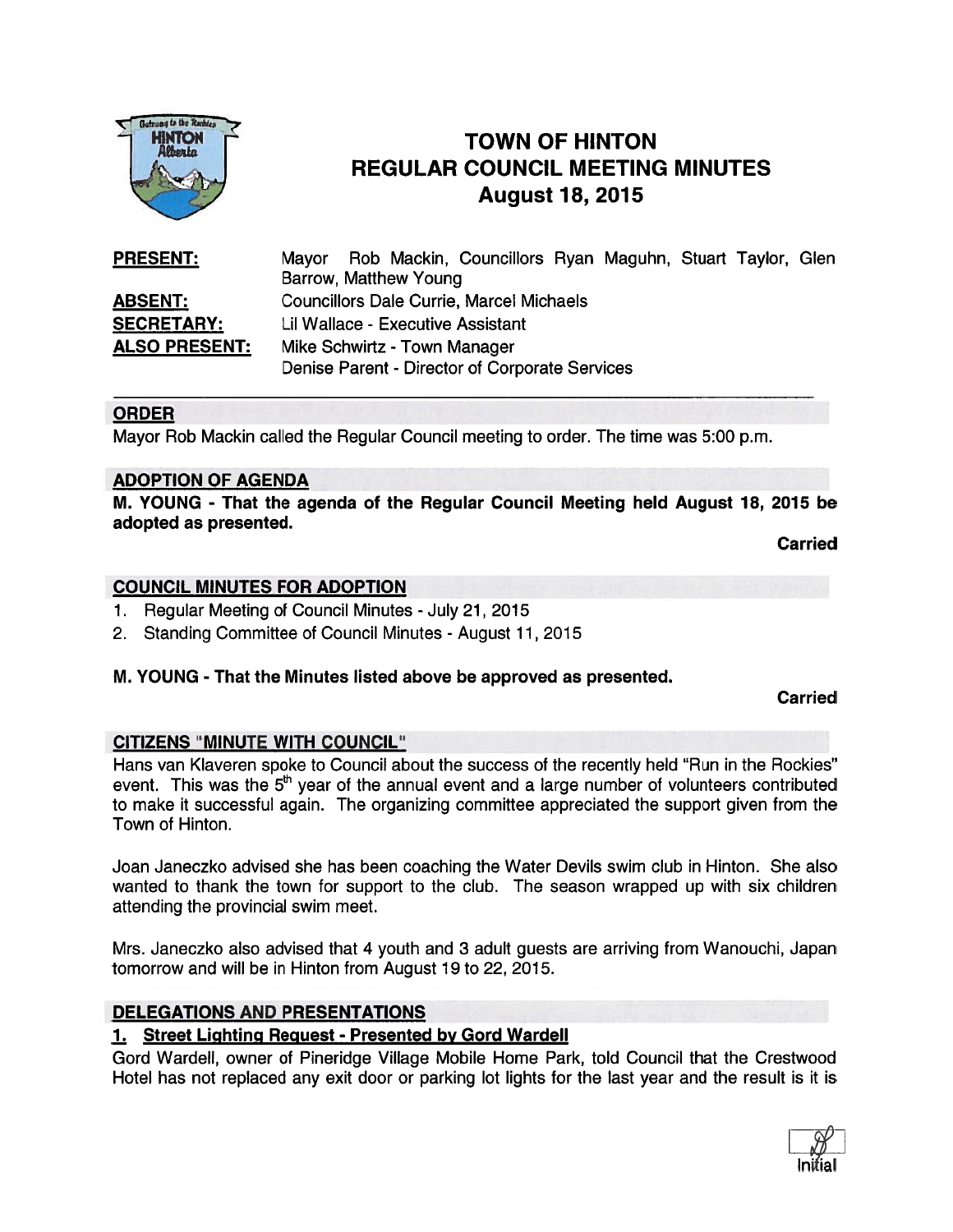extremely dark behind the hotel. He feels this is <sup>a</sup> safety issue for the residents of his mobile home park and that this laneway belongs to the Town.

Mr. Wardell said he previously spoke to several administrative staff to reques<sup>t</sup> the Town provide lighting and was advised by each that the Town's bylaws state that the mobile park owners are to provide lighting on their own premises. He felt the next step was to ask Council to install two lights at Units 408 and 414, where the Fortis power poles are located and for the Town to pay the ongoing power costs for same. He does not believe that the mobile home park residents should have to pay for any of it, stating they already pay taxes. He also does not feel the onus should be on him to talk to his neighbor to ask them to fix their lights. Mr. Wardell asked Council to do that.

Administration advised Council this is <sup>a</sup> lane, not <sup>a</sup> town road, as per their development records. Council was cautioned they would be in contravention of the bylaw if they ordered lights to be installed as per Mr. Wardell's request. Administration cautioned also this would set <sup>a</sup> precedent for other parties to come forward to reques<sup>t</sup> laneway lights. Administration indicated that Fortis are quite prepared to install lights on existing poles and bill the landowner. Mr. Wardell stated it shouldn't be his responsibility to pay for <sup>a</sup> town road and claimed he already maintains the road and doesn't charge the town for it.

Council asked if Administration could offer another solution to ge<sup>t</sup> more lighting at that location. Adminstration again stated that Fortis can install lights but the tax payer should not have to bear the cost of the monthly fee. Any costs should be paid for by the residents along that lane.

Council then discussed having Administration research options and costs to provide lighting to this location and to the other laneways in town.

#### S. TAYLOR - That Council direct Administration to conduct research on the possibility to provide lights in this laneway.

Carried

## ACTION ITEMS

Refer to the Regular Council Meeting Agenda package for August 78, 2075 for detailed background information on these decisions.

#### 1. Fire Bylaw #1097

R. MAGUHN - That the Fire Bylaw #1 097 matter be referred back to <sup>a</sup> Standing Committee meeting to be further reviewed prior to passing third reading.

Carried

## 2. Fireworks Bylaw #1098

R. MACKIN - That the Fireworks Bylaw #1098 matter be referred back to <sup>a</sup> Standing Committee meeting to be further reviewed prior to passing third reading.

**Carried** 

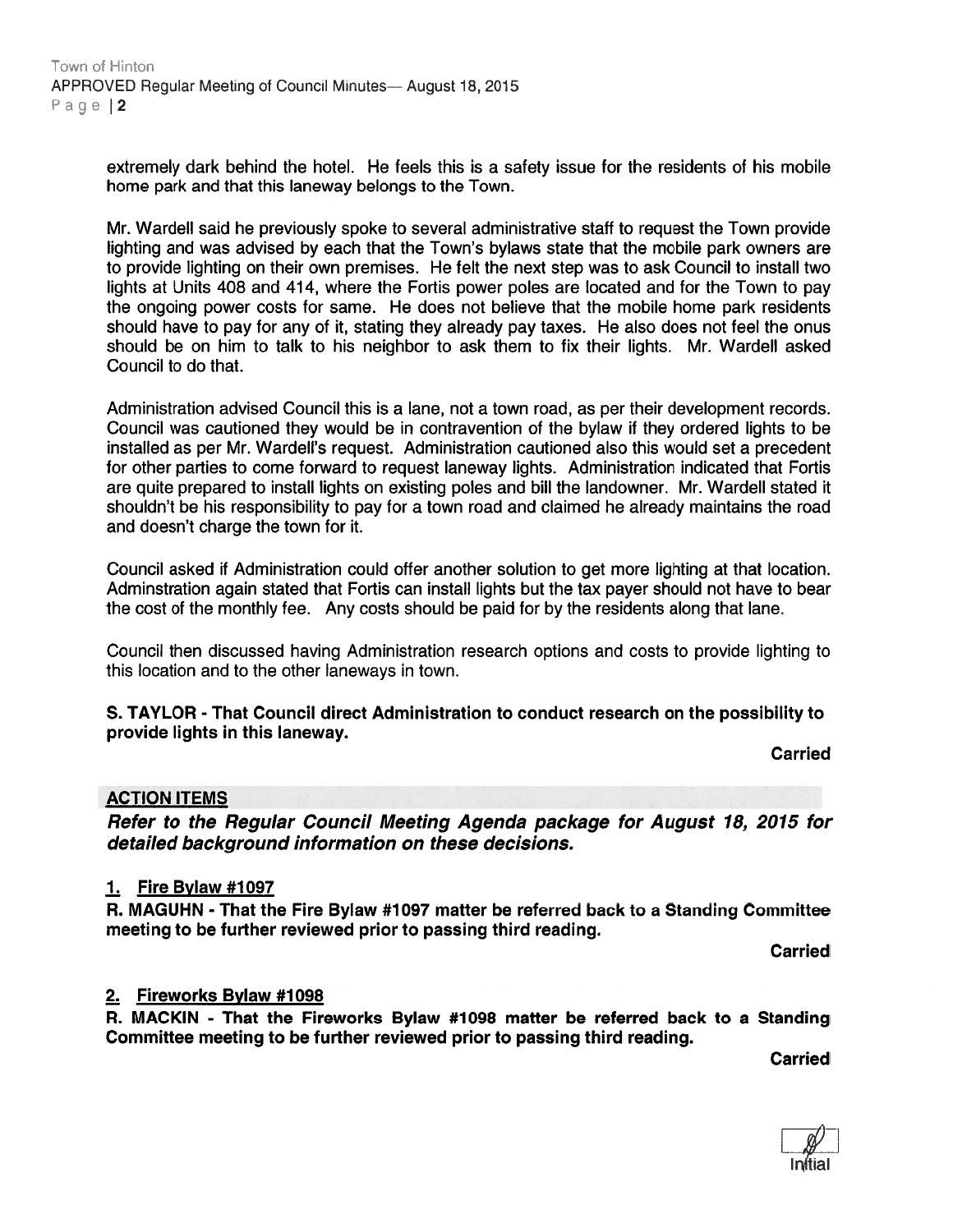#### 3. Tender Award for Replacement of Ladder Truck Unit #23

M. YOUNG - That Council award Rocky Mountain Phoenix (Rosenbauer) the tender contract for \$890,639 for Ladder Truck Unit #23.

**Carried** 

#### 4. Land Sale - Innovista Phase I - Lot 9A, Block 1, Plan 702 1741 (366 Fleming Drive)

M. YOUNG — That Council accep<sup>t</sup> the offer from 67505 Alberta Ltd. to purchase 366 Fleming Drive (Lot 9A, Block 1, Plan 102 1741) located in Innovista Phase 1, at the price with terms/conditions as previously circulated and reviewed by Council In Camera.

Carried

#### 5. Alberta Innovates - Geothermal Energy Development in Alberta

R. MAGUHN - That Council approves commissioning the study (to determine the volume of energy available through geo-thermal energy) in partnership with the University of Alberta and Alberta Innovates and other participating municipalities for <sup>a</sup> cost of approximately \$20,000 to \$25,000. Funding to commission this study will be absorbed by the Council Contingency and the Automatic Traffic Enforcement reserve.

Councillor S. Taylor requested an amendment to the original motion:

#### S. TAYLOR - That Council match dollar for dollar with private industry dollars.

Councillor Maguhn would not consent to the amendment. Councillor Maguhn then requested that his original motion be amended to remove "Automatic Traffic Enforcement reserve" from the original motion. Motion now reads as follows:

R. MAGUHN - That Council approves commissioning the study (to determine the volume of energy available through geo-thermal energy) in partnership with the University of Alberta and Alberta Innovates and other participating municipalities for <sup>a</sup> cost of approximately \$20,000 to \$25,000. Funding to commission this study will be absorbed by the Council Contingency.

Carried

#### 6. Mid-Year Financial Overview

R. MAGUHN - That Council approves <sup>a</sup> budget of \$200,000 for the PATCH project.

**Carried** 

M. YOUNG - That the remainder of the repor<sup>t</sup> be accepted for information.

Carried

#### 7. Purchase Budgeting Module

M. YOUNG That Council approve the purchase of the Budgeting Module in the amount of \$80,000.

Carried

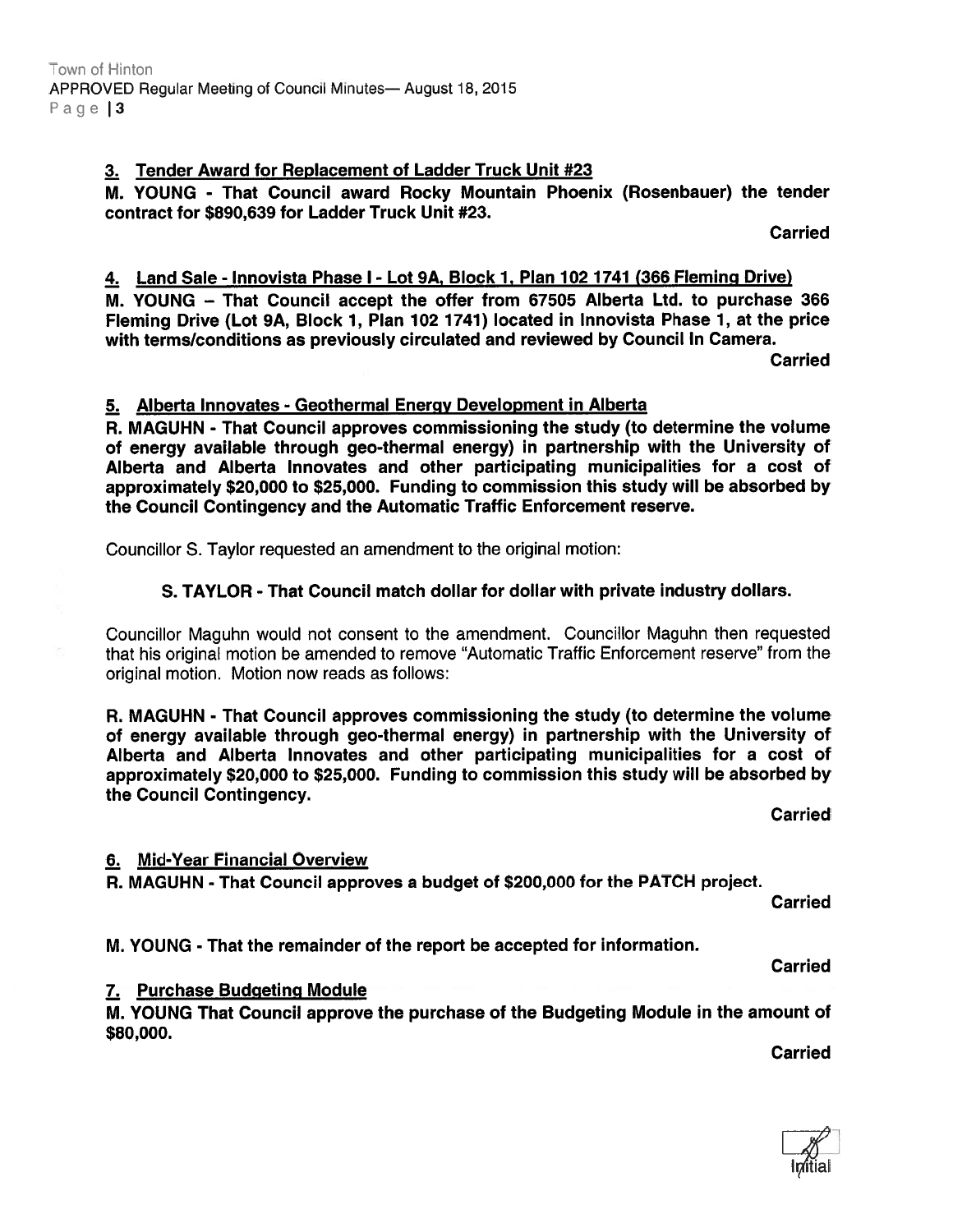8. Participatory Budget 2015

R. MAGUHN - That Council approve the Town of Hinton Participatory Budget 2015 Rulebook. **Carried** 

M. YOUNG -That Council approve the expenditures of up to \$3,000 from the Participatory Budget for related expenditures (advertising, facility rentals, etc.).

**Carried** 

9. Request to Waive Property Tax Penalties — 143 Tamarack Drive

M. YOUNG - That the reques<sup>t</sup> made by E.S.H. Property Development to waive the property tax penalties in the amount of \$7,146.40 for the property located on 143 Tamarack Drive be denied.

10. Changes to Deputy Mayor Terms

R. MACKIN - That the Deputy Mayor terms be amended as follows:

September 1,2015 — October 31, 2015— Glen Barrow November 1, 2015 — January 31, 2016 — Ryan Maguhn

## INFORMATION ITEMS

- 1. Council Information Package #1 previously circulated July 22, 2015
- 2. Council Information Package #2 previously circulated July 29, 2015
- 3. Council Information Package #3 previously circulated August 5, 2015
- 4. Council Information Package #4 previously circulated August 12, 2015

M. YOUNG - That Council Information Packages #1, #2, #3 and # 4 be accepted for information. Carried

# REPORTS FROM MAYOR, COUNCIL, TOWN MANAGER

# 1. Council Reporting (Training/Conferences/CEAC, Listening Teams. All Other Committees)

Councillors reported on the various committees, meetings and activities they attended since the last Regular Council meeting and what they plan on attending in the coming weeks.

Councillor Ryan Maguhn stated he would attend the arrival of the Wanouchi, Japan guests tomorrow evening (Wednesday, August 19, 2015) as his last function prior to officially taking his leave of absence until October 20, 2015 (after the federal election) as he is running for <sup>a</sup> federal governmen<sup>t</sup> position in the Yellowhead riding.

Carried

**Carried**